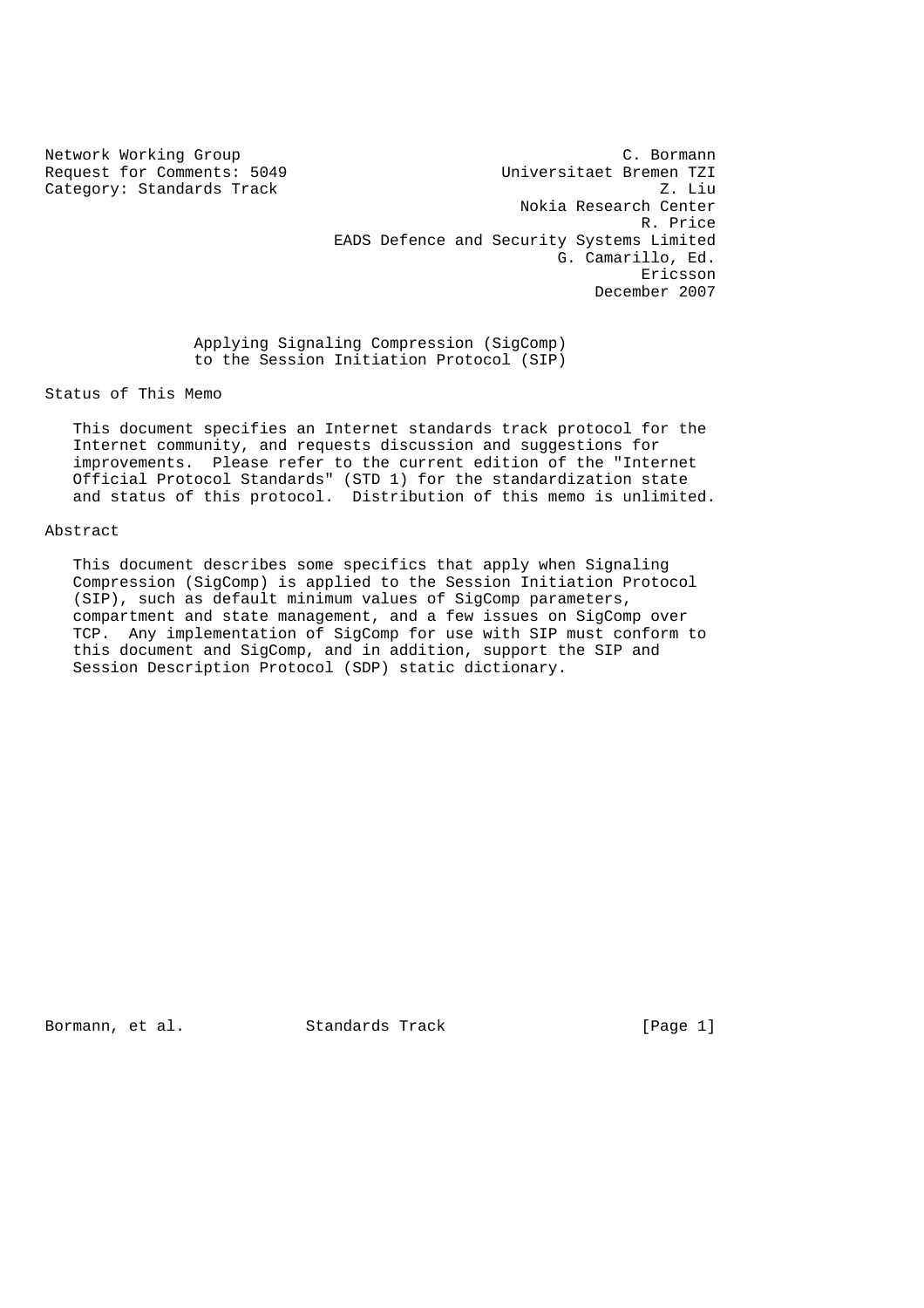# Table of Contents

|                | 4. Minimum Values of SigComp Parameters for SIP/SigComp 3                                                        |
|----------------|------------------------------------------------------------------------------------------------------------------|
|                | 4.1. decompression_memory_size (DMS) for SIP/SigComp  4                                                          |
|                | 4.2. state_memory_size (SMS) for SIP/SigComp 4                                                                   |
|                | 4.3. cycles_per_bit (CPB) for SIP/SigComp 5                                                                      |
|                | 4.4. SigComp_version (SV) for SIP/SigComp 5                                                                      |
|                | 4.5. locally available state (LAS) for SIP/SigComp 5                                                             |
|                | 5. Delimiting SIP Messages and SigComp Messages on the Same Port  5                                              |
|                |                                                                                                                  |
| 7 <sub>1</sub> |                                                                                                                  |
|                |                                                                                                                  |
|                | 9. Compartment and State Management for SIP/SigComp 7                                                            |
|                | 9.1. Remote Application Identification  8                                                                        |
|                |                                                                                                                  |
|                | 9.3. Compartment Opening and Closure 11                                                                          |
|                | 9.4. Lack of a Compartment $\ldots \ldots \ldots \ldots \ldots \ldots \ldots \ldots \ldots \ldots \ldots \ldots$ |
|                | 10. Recommendations for Network Administrators 13                                                                |
|                |                                                                                                                  |
|                |                                                                                                                  |
|                | 13. Interactions with Transport Layer Security (TLS) 14                                                          |
|                |                                                                                                                  |
|                |                                                                                                                  |
|                |                                                                                                                  |
|                |                                                                                                                  |
|                |                                                                                                                  |
|                |                                                                                                                  |
|                |                                                                                                                  |

Bormann, et al. Standards Track [Page 2]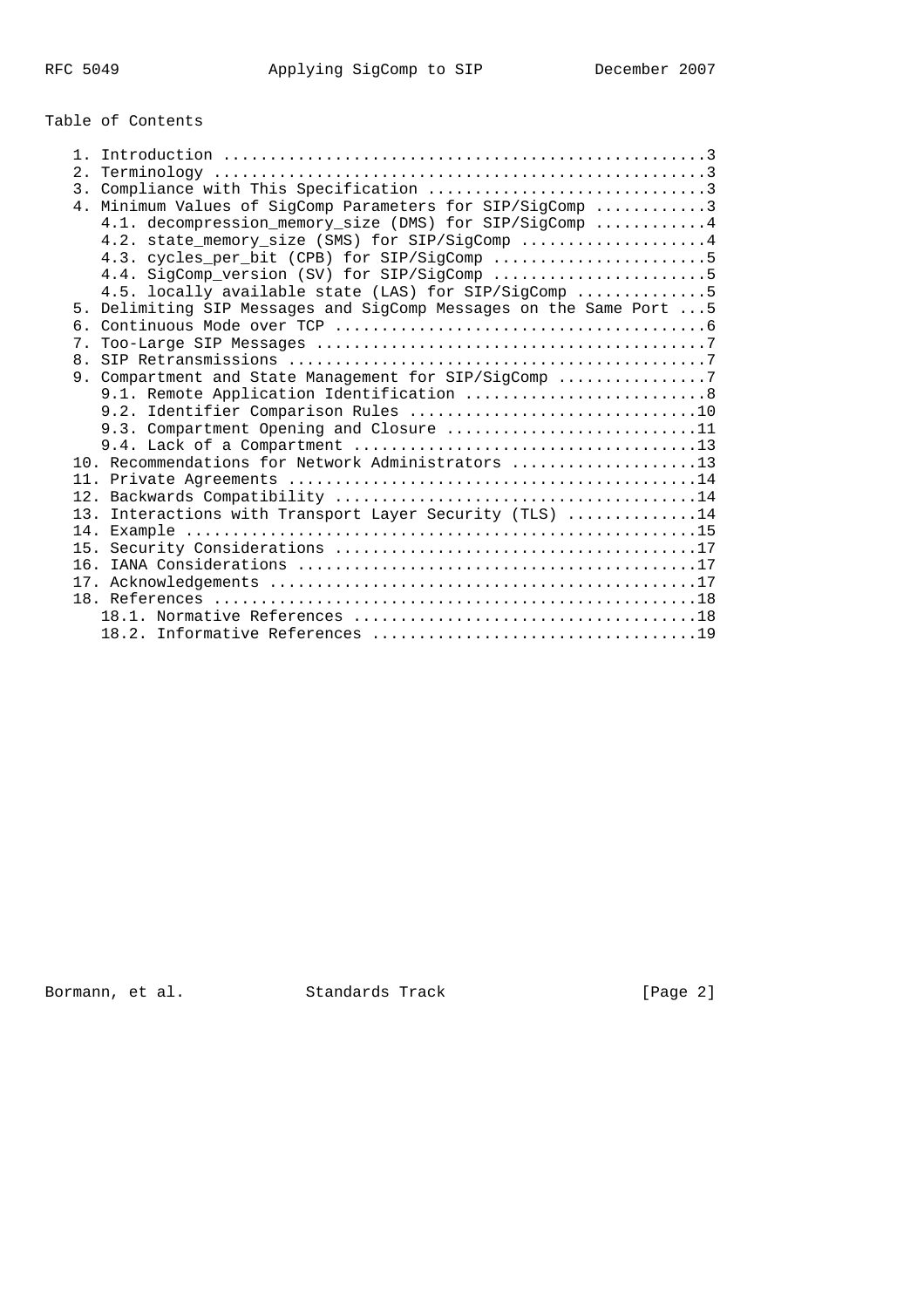## 1. Introduction

 SigComp [RFC3320] is a solution for compressing messages generated by application protocols. Although its primary driver is to compress SIP [RFC3261] messages, the solution itself has been intentionally designed to be application agnostic so that it can be applied to any application protocol; this is denoted as ANY/SigComp. Consequently, many application-dependent specifics are left out of the base standard. It is intended that a separate specification be used to describe those specifics when SigComp is applied to a particular application protocol.

This document binds SigComp and SIP; this is denoted as SIP/SigComp.

2. Terminology

 The key words "MUST", "MUST NOT", "REQUIRED", "SHALL", "SHALL NOT", "SHOULD", "SHOULD NOT", "RECOMMENDED", "MAY", and "OPTIONAL" in this document are to be interpreted as described in RFC 2119 [RFC2119].

3. Compliance with This Specification

 Any SigComp implementation that is used for the compression of SIP messages MUST conform to this document, as well as to [RFC3320]. Additionally, it must support the SIP/SDP static dictionary, as specified in [RFC3485], and the mechanism for discovering SigComp support at the SIP layer, as specified in [RFC3486].

4. Minimum Values of SigComp Parameters for SIP/SigComp

 In order to support a wide range of capabilities among endpoints implementing SigComp, SigComp defines a few parameters to describe SigComp behavior (see Section 3.3 of [RFC3320]). For each parameter, [RFC3320] specifies a minimum value that any SigComp endpoint MUST support for ANY/SigComp. Those minimum values were determined with the consideration of all imaginable devices in which SigComp may be implemented. Scalability was also considered as a key factor.

 However, some of the minimum values specified in [RFC3320] are too small to allow good performance for SIP message compression. Therefore, they are increased for SIP/SigComp as specified in the following sections. For completeness, those parameters that are the same for SIP/SigComp as they are for ANY/SigComp are also listed.

 The new minimum values are specific to SIP/SigComp and, thus, do not apply to any other application protocols. A SIP/SigComp endpoint MAY offer additional resources over and above the minimum values

Bormann, et al. Standards Track [Page 3]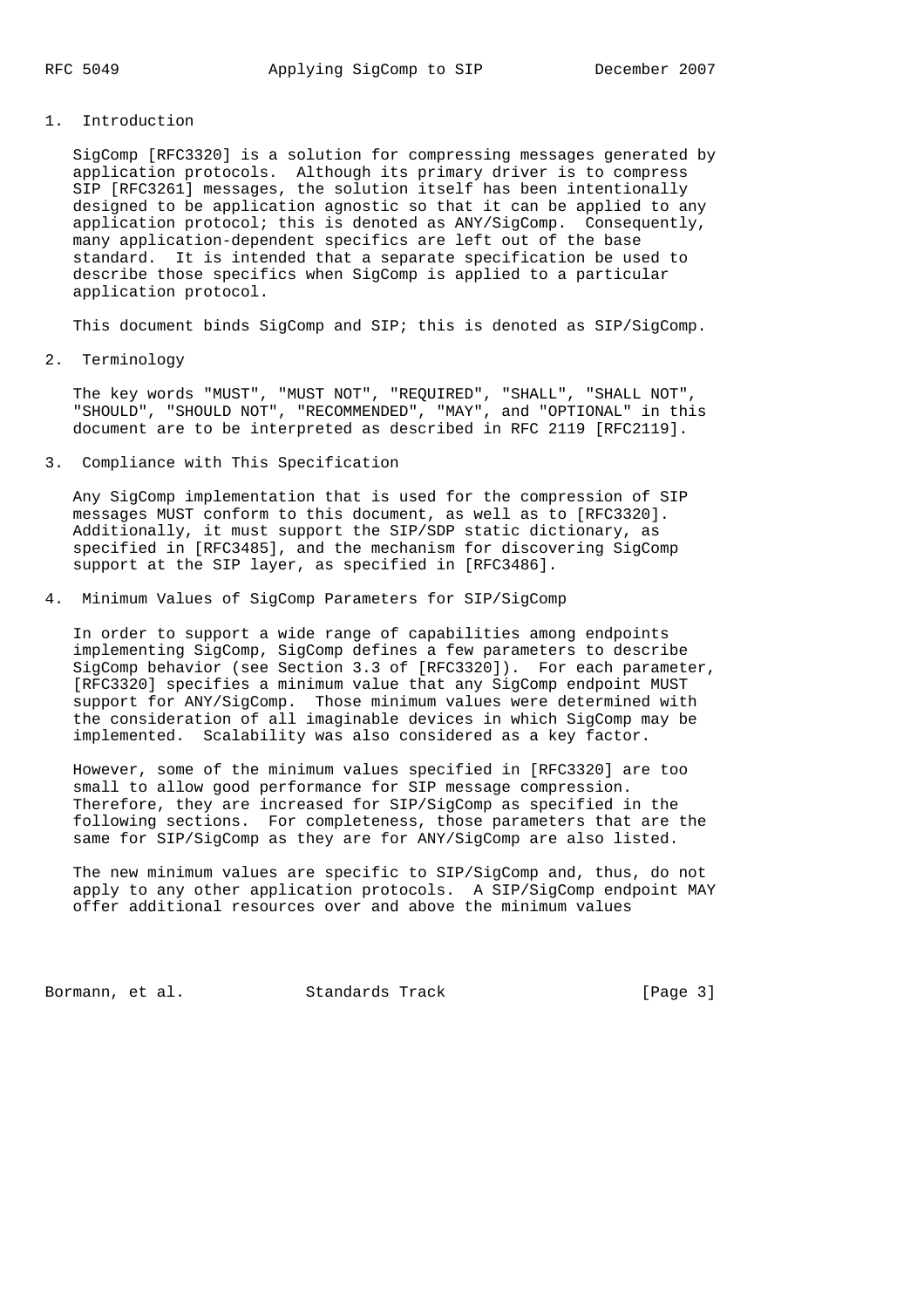specified in this document if available; these resources can be advertised to remote endpoints as described in Section 9.4.9 of [RFC3320].

4.1. decompression\_memory\_size (DMS) for SIP/SigComp

 Minimum value for ANY/SigComp: 2048 bytes, as specified in Section 3.3.1 of [RFC3320].

Minimum value for SIP/SigComp: 8192 bytes.

 Reason: a DMS of 2048 bytes is too small for SIP message compression as it seriously limits the compression ratio and even makes compression impossible for certain messages. For example, the condition set by [RFC3320] for SigComp over UDP means: C + 2\*B + R + 2\*S + 128 < DMS (each term is described below). Therefore, if DMS is too small, at least one of C, B, R, or S will be severely restricted. On the other hand, DMS is memory that is only temporarily needed during decompression of a SigComp message (the memory can be reclaimed when the message has been decompressed). Therefore, a requirement of 8 KB should not cause any problems for an endpoint that already implements SIP, SigComp, and applications that use SIP.

- C size of compressed application message, depending on R
- B size of bytecode. Note: two copies -- one as part of the SigComp message and one in UDVM (Universal Decompressor Virtual Machine) memory.
- R size of circular buffer in UDVM memory
- S any additional state uploaded other than that created from the content of the circular buffer at the end of decompression (similar to B, two copies of S are needed)
- 128 the smallest address in UDVM memory to copy bytecode to

4.2. state\_memory\_size (SMS) for SIP/SigComp

 Minimum value for ANY/SigComp: 0 (zero) bytes, as specified in Section 3.3.1 of [RFC3320].

Minimum value for SIP/SigComp: 2048 bytes.

 Reason: a non-zero SMS allows an endpoint to upload a state in the first SIP message sent to a remote endpoint without the uncertainty of whether the remote endpoint will have enough memory to store such a state. A non-zero SMS obviously requires the SIP/SigComp implementation to keep state. Based on the observation that there is little gain from stateless SigComp compression, the assumption is that purely stateless SIP implementations are unlikely to provide a

Bormann, et al. Standards Track [Page 4]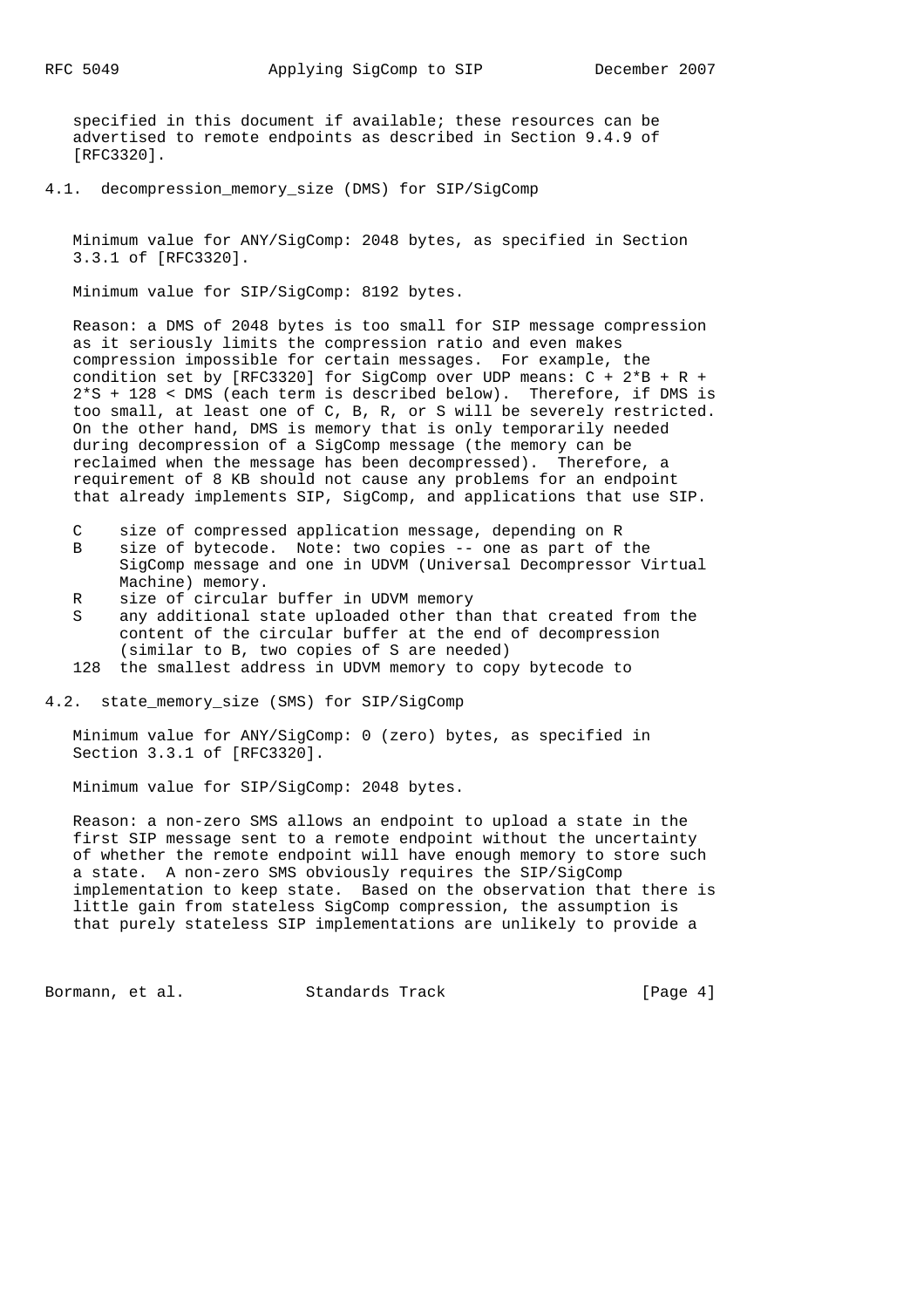SigComp function. Stateful implementations should have little problem to keep 2K additional state for each compartment (see Section 9).

 Note: SMS is a parameter that applies to each individual compartment. An endpoint MAY offer different SMS values for different compartments as long as the SMS value is not less than 2048 bytes.

#### 4.3. cycles per bit (CPB) for SIP/SigComp

 Minimum value for ANY/SigComp: 16, as specified in Section 3.3.1 of [RFC3320].

Minimum value for SIP/SigComp: 16 (same as above).

4.4. SigComp\_version (SV) for SIP/SigComp

For ANY/SigComp: 0x01, as specified in Section 3.3.2 of [RFC3320].

For SIP/SigComp: >= 0x02 (at least SigComp + NACK).

 Note that this implies that the provisions of [RFC4077] apply. That is, decompression failures result in SigComp NACK messages sent back to the originating compressor. It also implies that the compressor need not make use of the methods detailed in Section 2.4 of [RFC4077] (Detecting Support for NACK); for example, it can use optimistic compression methods right from the outset.

4.5. locally available state (LAS) for SIP/SigComp

Minimum LAS for ANY/SigComp: none, see Section 3.3.3 of [RFC3320].

 Minimum LAS for SIP/SigComp: the SIP/SDP static dictionary as defined in [RFC3485].

 Note that, since support for the static SIP/SDP dictionary is mandatory, it does not need to be advertised.

5. Delimiting SIP Messages and SigComp Messages on the Same Port

 In order to limit the number of ports required by a SigComp-aware endpoint, it is possible to allow both SigComp messages and 'vanilla' SIP messages (i.e., uncompressed SIP messages with no SigComp header) to arrive on the same port.

 For a message-based transport such as UDP or Stream Control Transmission Protocol (SCTP), distinguishing between SigComp and non-SigComp messages can be done per message. The receiving endpoint

Bormann, et al. Standards Track [Page 5]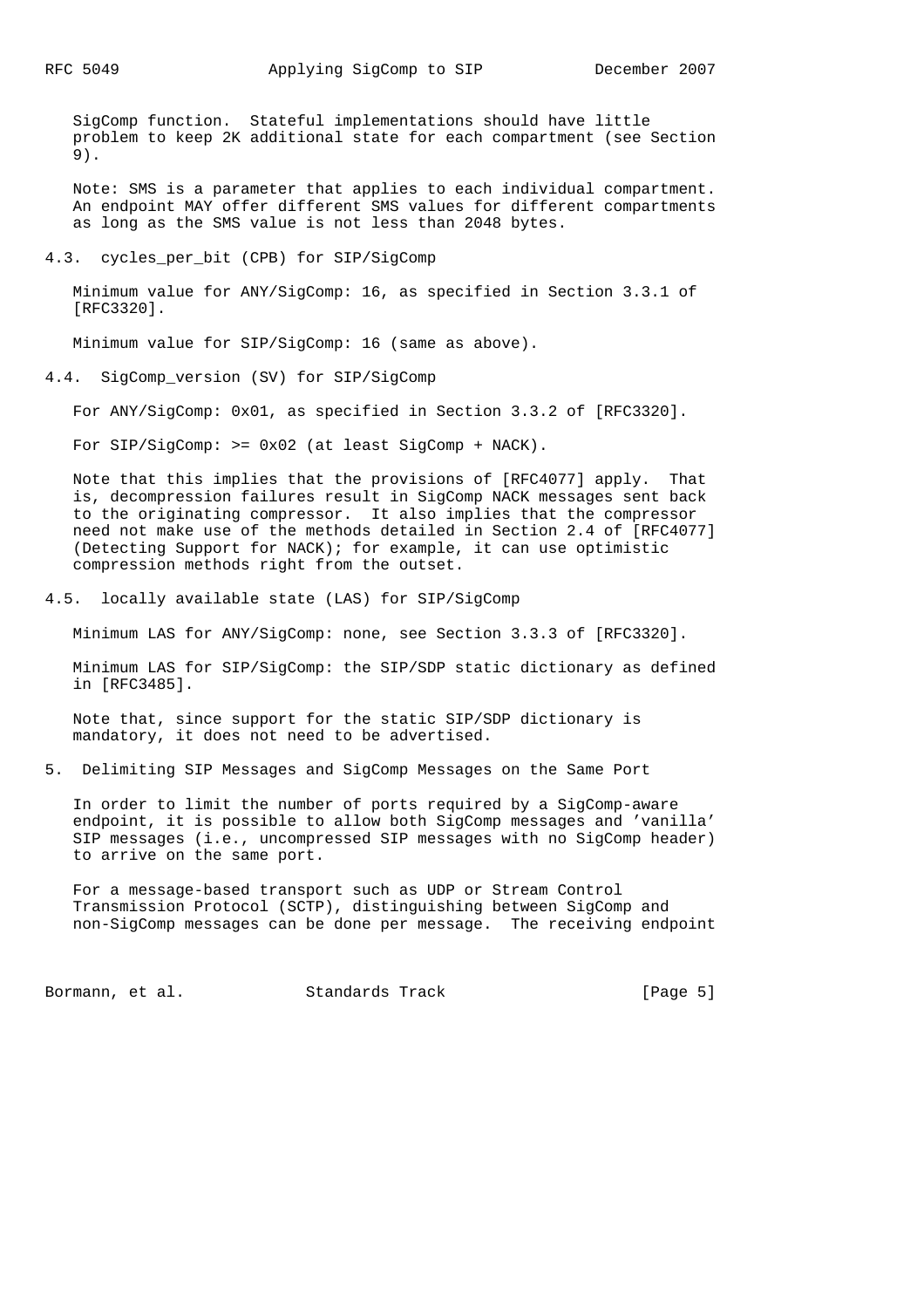checks the first octet of the UDP/SCTP payload to determine whether the message has been compressed using SigComp. If the MSBs (Most Significant Bits) of the octet are "11111", then the message is considered to be a SigComp message and is parsed as per [RFC3320]. If the MSBs of the octet take any other value, then the message is assumed to be an uncompressed SIP message, and it is passed directly to the application with no further effect on the SigComp layer.

 For a stream-based transport such as TCP, distinguishing between SigComp and non-SigComp messages has to be done per connection. The receiving endpoint checks the first octet of the TCP data stream to determine whether the stream has been compressed using SigComp. If the MSBs of the octet are "11111", then the stream is considered to contain SigComp messages and is parsed as per [RFC3320]. If the MSBs of the octet take any other value, then the stream is assumed to contain uncompressed SIP messages, and it is passed directly to the application with no further effect on the SigComp layer. Note that SigComp message delimiters MUST NOT be used if the stream contains uncompressed SIP messages.

 Applications MUST NOT mix SIP messages and SigComp messages on a single TCP connection. If the TCP connection is used to carry SigComp messages, then all messages sent over the connection MUST have a SigComp header and be delimited by the use of 0xFFFF, as described in [RFC3320].

 Section 11 of [RFC4896] details a simple set of bytecodes, intended to be "well-known", that implement a null decompression algorithm. These bytecodes effectively allow SigComp peers to send selected SigComp messages with uncompressed data. If a SIP implementation has reason to send both compressed and uncompressed SIP messages on a single TCP connection, the compressor can be instructed to use these bytecodes to send uncompressed SIP messages that are also valid SigComp messages.

6. Continuous Mode over TCP

 Continuous Mode is a special feature of SigComp, which is designed to improve the overall compression ratio for long-lived connections. Its use requires pre-agreement between the SigComp compressor and decompressor. Continuous mode is not used with SIP/SigComp.

 Reason: continuous mode requires the transport itself to provide a certain level of protection against denial-of-service attacks. TCP alone is not considered to provide enough protection.

Bormann, et al. Standards Track [Page 6]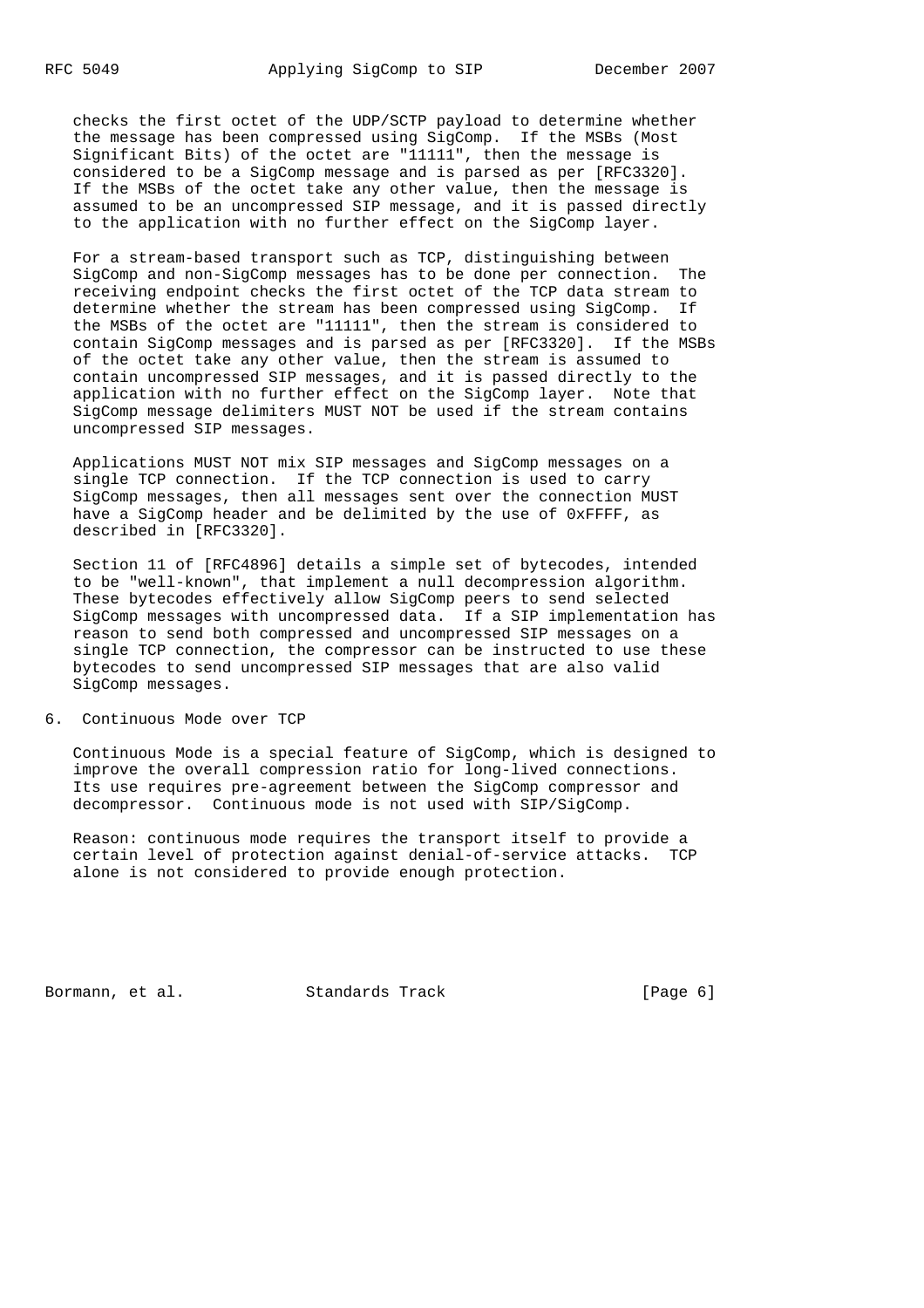# 7. Too-Large SIP Messages

 SigComp does not support the compression of messages larger than 64k. Therefore, if a SIP application sending compressed SIP messages to another SIP application over a transport connection (e.g., a TCP connection) needs to send a SIP message larger than 64k, the SIP application MUST NOT send the message over the same TCP connection. The SIP application SHOULD send the message over a different transport connection (to do this, the SIP application may need to establish a new transport connection).

# 8. SIP Retransmissions

When SIP messages are retransmitted, they need to be re-compressed, taking into account any SigComp states that may have been created or invalidated since the previous transmission. Implementations MUST NOT cache the result of compressing the message and retransmit such a cached result.

 The reason for this behavior is that it is impossible to know whether the failure causing the retransmission occurred on the message being retransmitted or on the response to that message. If the response was lost, any state changes effected by the first instance of the retransmitted message would already have taken place. If these state changes removed a state that the previously transmitted message relied upon, then retransmission of the same compressed message would lead to a decompression failure.

 Note that a SIP retransmission may be caused by the original message or its response being lost by a decompression failure. In this case, a NACK will have been sent by the decompressor to the compressor, which may use the information in this NACK message to adjust its compression parameters. Note that, on an unreliable transport, such a NACK message may still be lost, so if a compressor used some form of optimistic compression, it MAY want to switch to a method less likely to cause any form of decompression failure when compressing a SIP retransmission.

9. Compartment and State Management for SIP/SigComp

 An application exchanging compressed traffic with a remote application has a compartment that contains state information needed to compress outgoing messages and to decompress incoming messages. To increase the compression efficiency, the application must assign distinct compartments to distinct remote applications.

Bormann, et al. Standards Track [Page 7]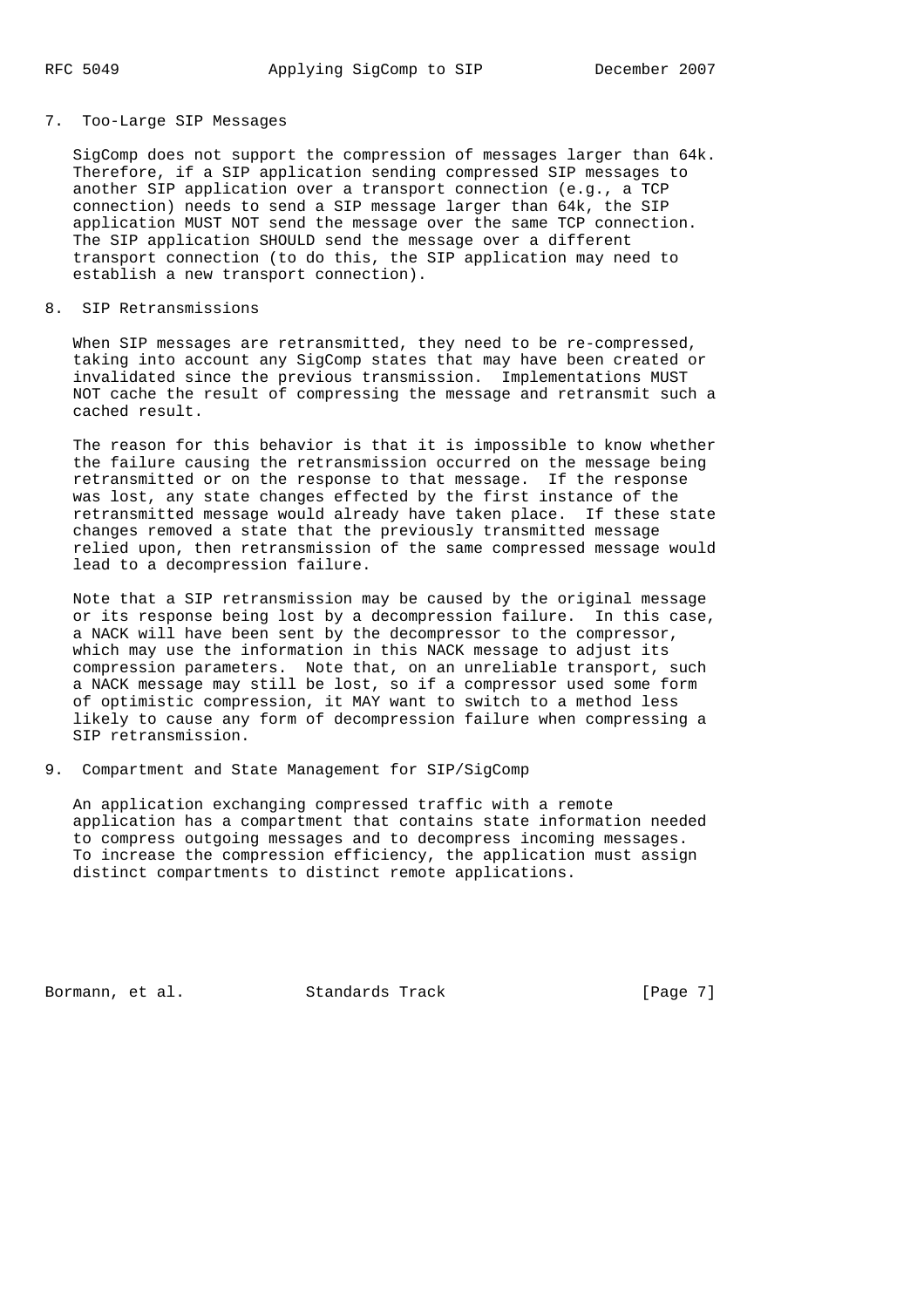# 9.1. Remote Application Identification

 SIP/SigComp applications identify remote applications by their SIP/ SigComp identifiers. Each SIP/SigComp application MUST have a SIP/ SigComp identifier URN (Uniform Resource Name) that uniquely identifies the application. Usage of a URN provides a persistent and unique name for the SIP/SigComp identifier. It also provides an easy way to guarantee uniqueness. This URN MUST be persistent as long as the application stores compartment state related to other SIP/SigComp applications.

 A SIP/SigComp application SHOULD use a UUID (Universally Unique IDentifier) URN as its SIP/SigComp identifier, due to the difficulties in equality comparisons for other kinds of URNs. The UUID URN [RFC4122] allows for non-centralized computation of a URN based on time, unique names (such as a Media Access Control (MAC) address), or a random number generator. If a URN scheme other than UUID is used, the URN MUST be selected such that the application can be certain that no other SIP/SigComp application would choose the same URN value.

 Note that the definition of SIP/SigComp identifier is similar to the definition of instance identifier in [OUTBOUND]. One difference is that instance identifiers are only required to be unique within their AoR (Address of Record) while SIP/SigComp identifiers are required to be globally unique.

 Even if instance identifiers are only required to be unique within their AoR, devices may choose to generate globally unique instance identifiers. A device with a globally unique instance identifier SHOULD use its instance identifier as its SIP/SigComp identifier.

 Note: Using the same value for an entity's instance and SIP/SigComp identifiers improves the compression ratio of header fields that carry both identifiers (e.g., a Contact header field in a REGISTER request).

 Server farms that share SIP/SigComp state across servers MUST use the same SIP/SigComp identifier for all their servers.

 SIP/SigComp identifiers are carried in the 'sigcomp-id' SIP URI (Uniform Resource Identifier) or Via header field parameter. The 'sigcomp-id' SIP URI parameter is a 'uri-parameter', as defined by the SIP ABNF (Augmented Backus-Naur Form, Section 25.1 of [RFC3261]). The following is its ABNF [RFC4234]:

uri-sip-sigcomp-id = "sigcomp-id=" 1\*paramchar

Bormann, et al. Standards Track [Page 8]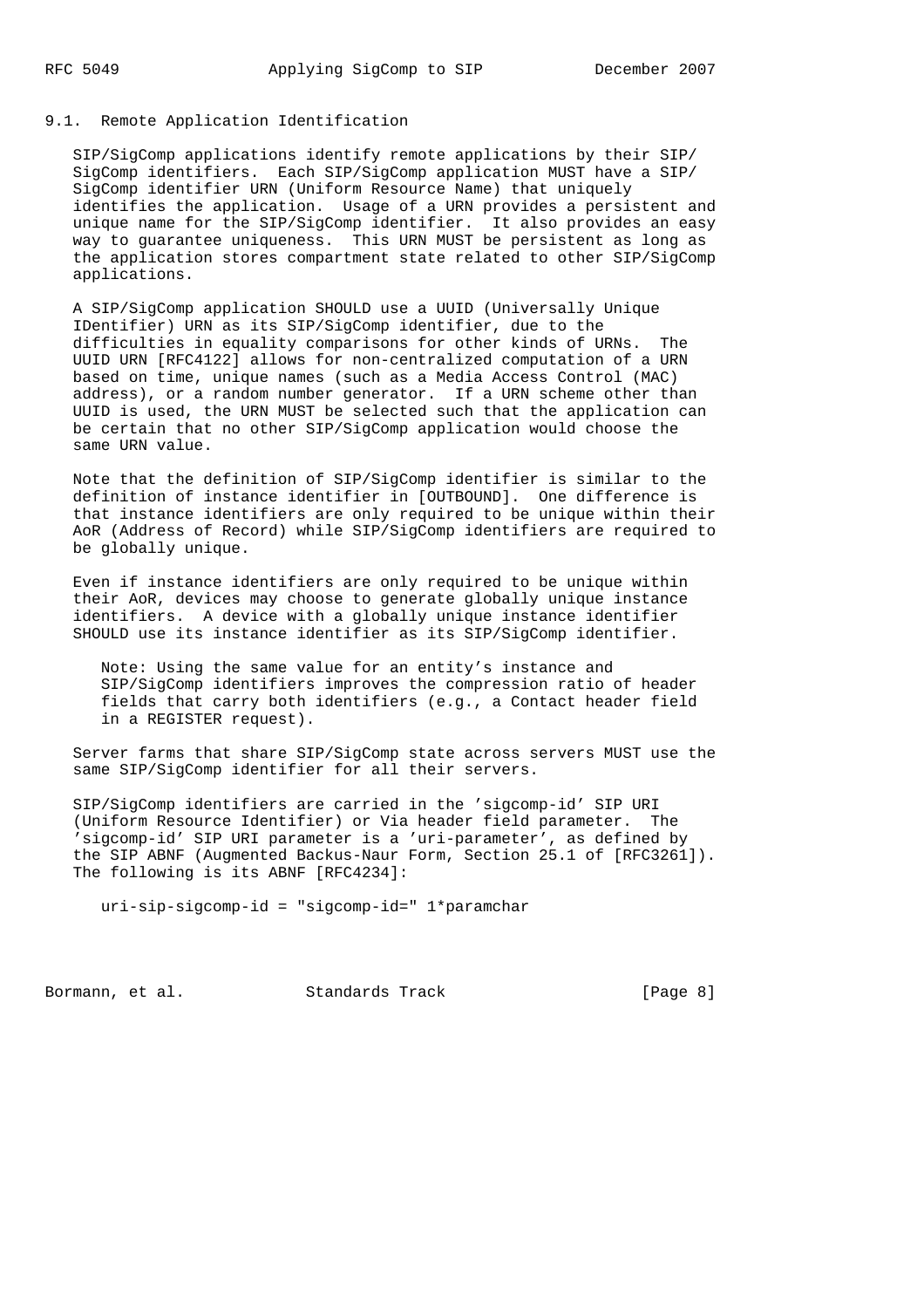The SIP URI 'sigcomp-id' parameter MUST contain a URN [RFC2141]. The Via 'sigcomp-id' parameter is a 'via-extension', as defined by the SIP ABNF (Section 25.1 of [RFC3261]). The following is its ABNF [RFC4234]: via-sip-sigcomp-id = "sigcomp-id" EQUAL LDQUOT \*( qdtext / quoted-pair ) RDQUOT The Via 'sigcomp-id' parameter MUST contain a URN [RFC2141]. The following is an example of a 'sigcomp-id' SIP URI parameter: sigcomp-id=urn:uuid:0C67446E-F1A1-11D9-94D3-000A95A0E128 The following is an example of a Via header field with a 'sigcomp-id' parameter: Via: SIP/2.0/UDP server1.example.com:5060 ;branch=z9hG4bK87a7 ;comp=sigcomp ;sigcomp-id="urn:uuid:0C67446E-F1A1-11D9-94D3-000A95A0E128" The following is an example of a REGISTER request that carries 'sigcomp-id' parameters in a Via entry and in the Contact header field. Additionally, it also carries a '+sip.instance' Contact header field parameter. REGISTER sip:example.net SIP/2.0 Via: SIP/2.0/UDP 192.0.2.247:2078;branch=z9hG4bK-et736vsjirav; rport;sigcomp-id="urn:uuid:2e5fdc76-00be-4314-8202-1116fa82a473" From: "Joe User" <sip:2145550500@example.net>;tag=6to4gh7t5j To: "Joe User" <sip:2145550500@example.net> Call-ID: 3c26700c1adb-lu1lz5ri5orr CSeq: 215196 REGISTER Max-Forwards: 70 Contact: <sip:2145550500@192.0.2.247:2078; sigcomp-id=urn:uuid:2e5fdc76-00be-4314-8202-1116fa82a473>; q=1.0; expires=3600; +sip.instance="<urn:uuid:2e5fdc76-00be-4314-8202-1116fa82a473>" Content-Length: 0 SIP messages are matched with remote application identifiers as follows: Outgoing requests: the remote application identifier is the SIP/ SigComp identifier of the URI to which the request is sent. If the URI does not contain a SIP/SigComp identifier, the remote

Bormann, et al. Standards Track [Page 9]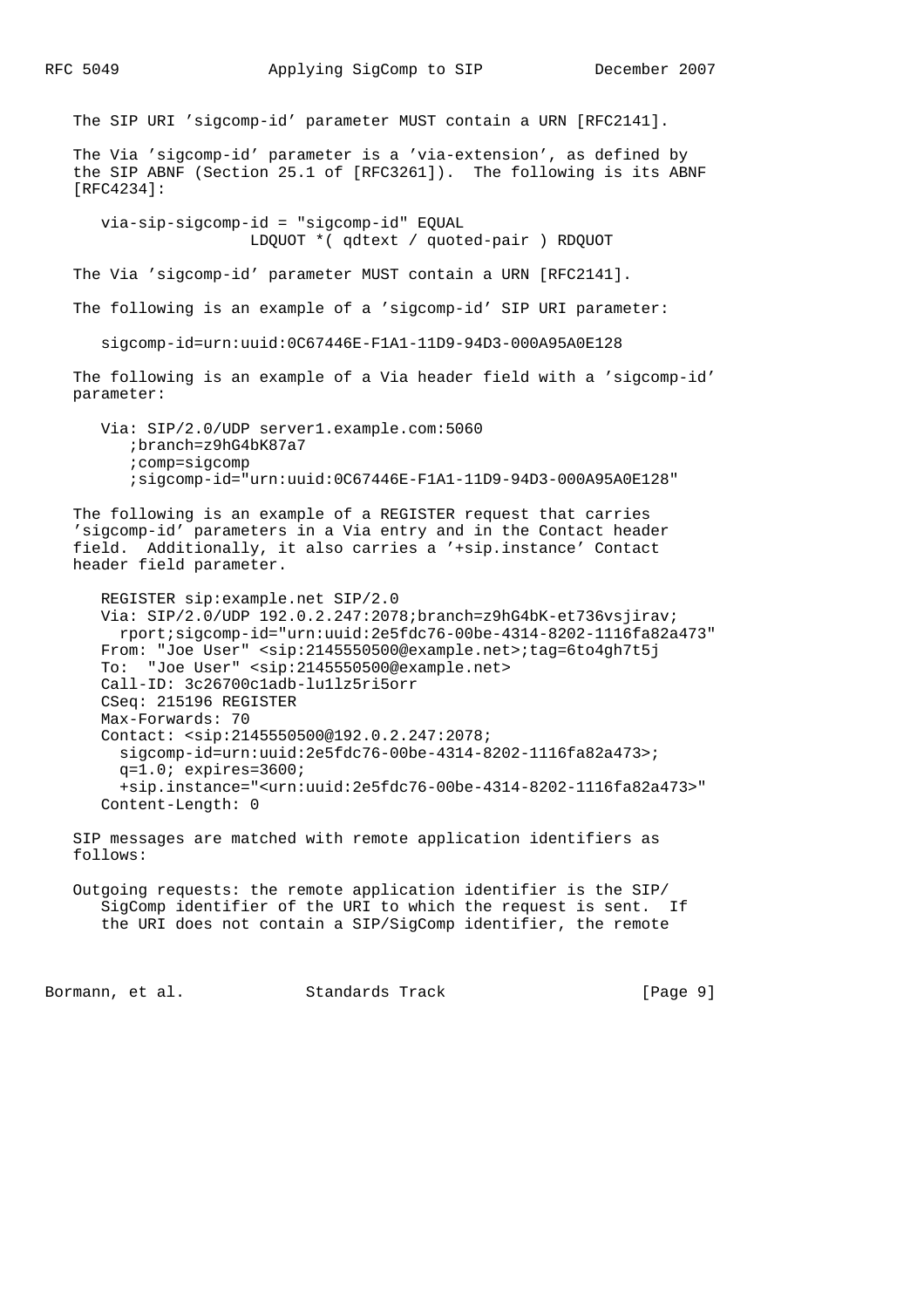application identifier is the IP address plus port of the datagram carrying the request for connectionless transport protocols, and the transport connection (e.g., a TCP connection) carrying the request for connection-oriented transport protocols (this is to support legacy SIP/SigComp applications).

- Incoming responses: the remote application identifier is the same as that of the previously sent request that initiated the transaction to which the response belongs.
- Incoming requests: the remote application identifier is the SIP/ SigComp identifier of the top-most Via entry. If the Via header field does not contain a SIP/SigComp identifier, the remote application identifier is the source IP address plus port of the datagram carrying the request for connectionless transport protocols, and the transport connection (e.g., a TCP connection) carrying the request for connection-oriented transport protocols (this is to support legacy SIP/SigComp applications).
- Outgoing responses: the remote application identifier is the same as that of the previously received request that initiated the transaction to which the response belongs. Note that, due to standard SIP Via header field processing, this identifier will be present in the top-most Via entry in such responses (as long as it was present in the top-most Via entry of the previously received request).

 A SIP/SigComp application placing its URI with the 'comp=sigcomp' parameter in a header field MUST add a 'sigcomp-id' parameter with its SIP/SigComp identifier to that URI.

 A SIP/SigComp application generating its own Via entry containing the 'comp=sigcomp' parameter MUST add a 'sigcomp-id' parameter with its SIP/SigComp identifier to that Via entry.

 A given remote application identifier is mapped to a particular SigComp compartment ID following the rules given in Section 9.3.

9.2. Identifier Comparison Rules

 Equality comparisons between SIP/SigComp identifiers are performed using the rules for URN equality that are specific to the scheme in the URN. If the element performing the comparisons does not understand the URN scheme, it performs the comparisons using the lexical equality rules defined in RFC 2141 [RFC2141]. Lexical equality may result in two URNs being considered unequal when they are actually equal. In this specific usage of URNs, the only element that provides the URN is the SIP/SigComp application identified by

Bormann, et al. Standards Track [Page 10]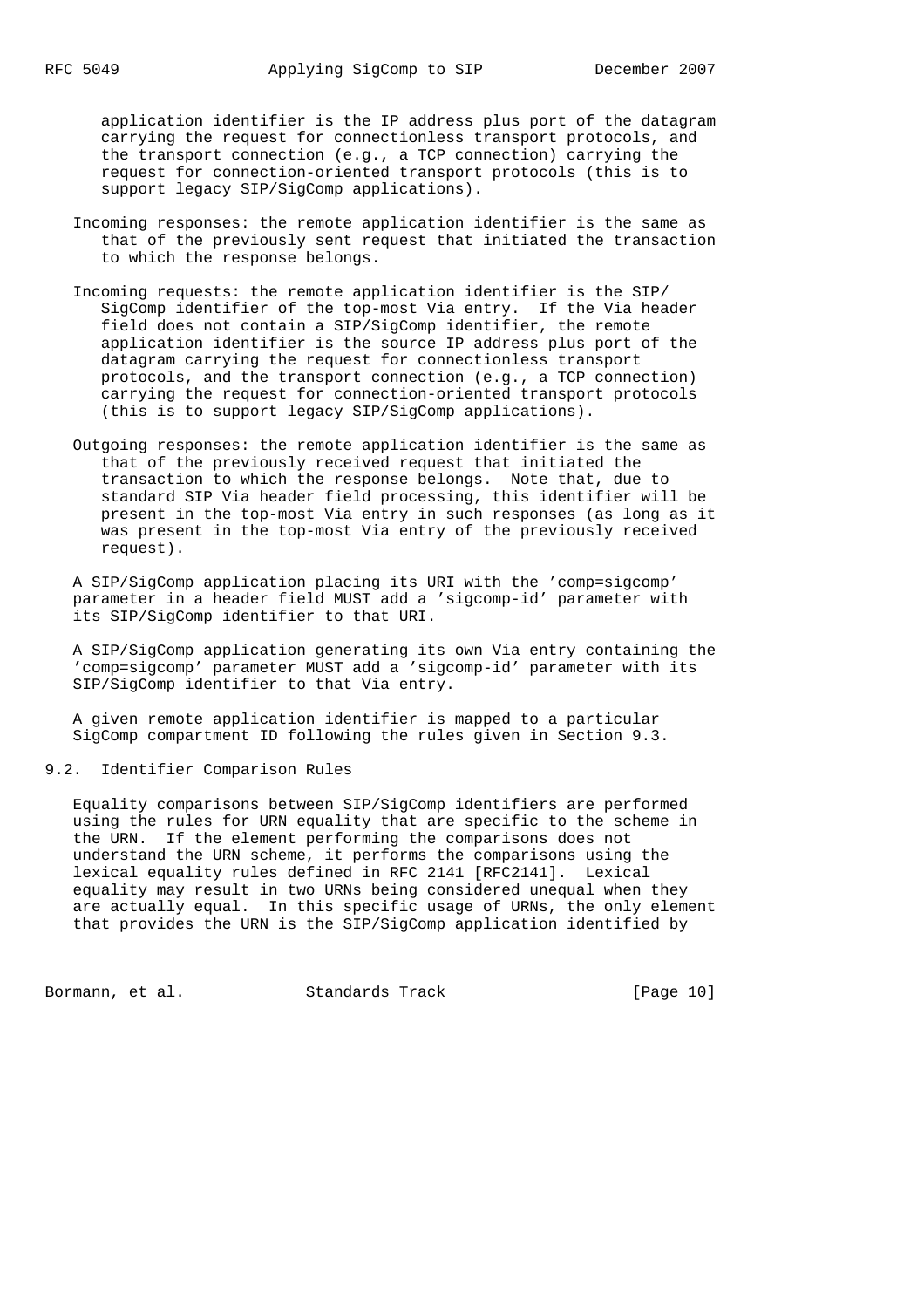that URN. As a result, the SIP/SigComp application SHOULD provide lexically equivalent URNs in each registration it generates. This is likely to be normal behavior in any case; applications are not likely to modify the value of their SIP/SigComp identifiers so that they remain functionally equivalent yet lexicographically different from previous identifiers.

# 9.3. Compartment Opening and Closure

 SIP applications need to know when to open a new compartment and when to close it. The lifetime of SIP/SigComp compartments is linked to registration state. Compartments are opened at SIP registration time and are typically closed when the registration expires or is canceled.

 Note: Linking the lifetime of SIP/SigComp compartments to registration state limits the applicability of this specification. In particular, SIP user agents that do not register but, for example, only handle PUBLISH or SUBSCRIBE/NOTIFY transactions are not able create SIP/SigComp compartments following this specification. Previous revisions of this specification also defined compartments valid during a SIP transaction or a SIP dialog. Those compartments covered all possible SIP entities, including those that do not handle REGISTER transactions. However, it was decided to eliminate those types of compartments because the complexity they introduced (e.g., edge proxy servers were required to keep dialog state) was higher than the benefits they brought in most deployment scenarios.

 Usually, any states created during the lifetime of a compartment will be "logically" deleted when the compartment is closed. As described in Section 6.2 of [RFC3320], a logical deletion can become a physical deletion only when no compartment continues to exist that created the (same) state.

 A SigComp endpoint may offer to keep a state created upon request from a SigComp peer endpoint beyond the default lifetime of a compartment (i.e., beyond the duration of its associated registration). This may be used to improve compression efficiency of subsequent SIP messages generated by the same remote application at the SigComp peer endpoint. To indicate that such state will continue to be available, the SigComp endpoint can inform its peer SigComp endpoint by announcing the (partial) state ID in the returned SigComp parameters at the end of the registration that was supposed to limit the lifetime of the SigComp state. That signals the state will be maintained. The mandatory support for the SigComp Negative

Bormann, et al. Standards Track [Page 11]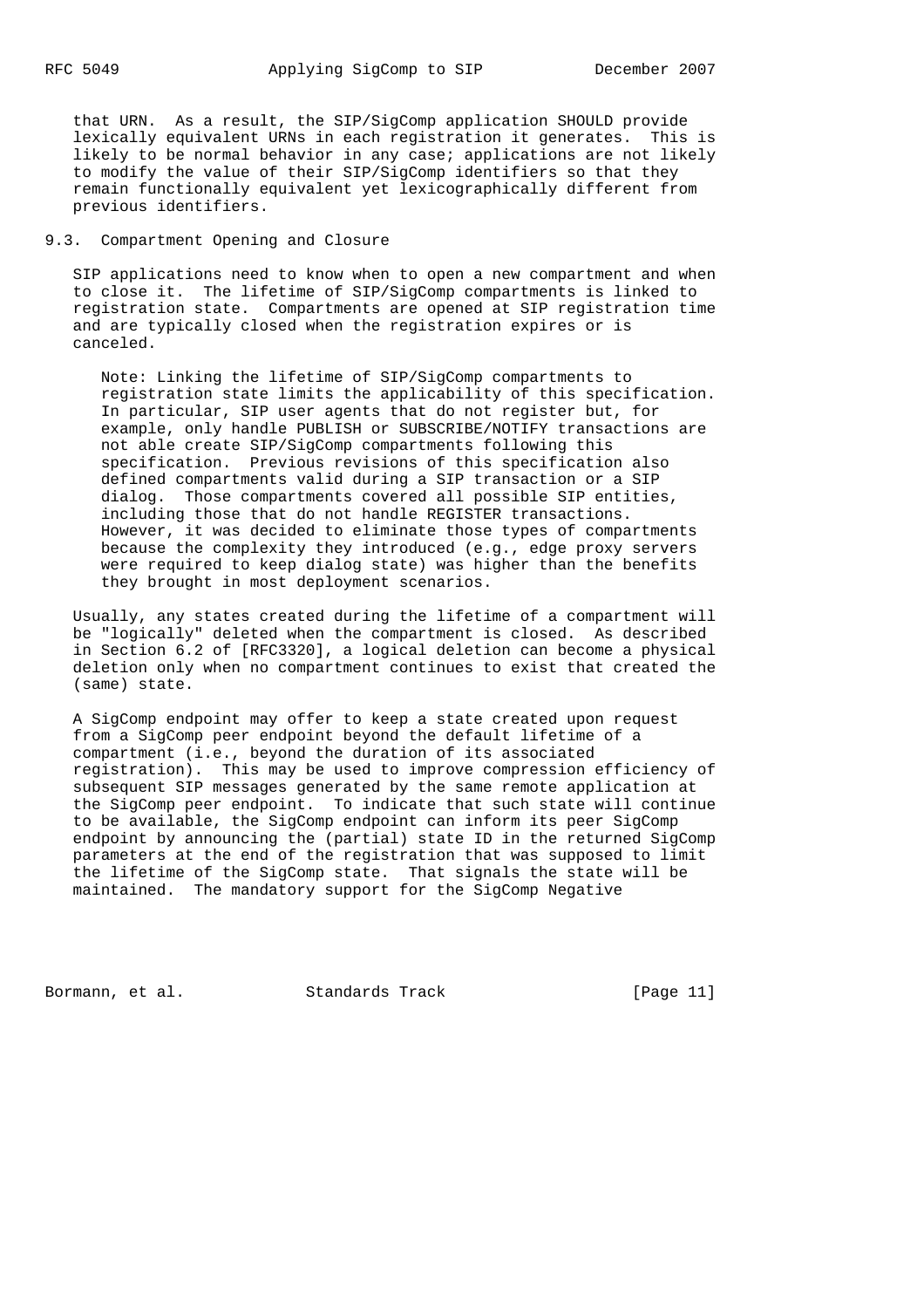Acknowledgement (NACK) Mechanism [RFC4077] in SIP/SigComp ensures that it is possible to recover from synchronization errors regarding compartment lifetimes.

 As an operational concern, bugs in the compartment management implementation are likely to lead to sporadic, hard-to-diagnose failures. Decompressors may therefore want to cache old state and, if still available, allow access while logging diagnostic information. Both compressors and decompressors use the SigComp Negative Acknowledgement (NACK) Mechanism [RFC4077] to recover from situations where such old state may no longer be available.

 A REGISTER transaction causes an application to open a new compartment to be valid for the duration of the registration established by the REGISTER transaction.

 A SIP application that needs to send a compressed SIP REGISTER (i.e., a user agent generating a REGISTER or a proxy server relaying one to its next hop) SHOULD open a compartment for the request's remote application identifier. A SIP application that receives a compressed SIP REGISTER (i.e., the registrar or a proxy relaying the REGISTER to its next-hop) SHOULD open a compartment for the request's remote application identifier.

 These compartments MAY be closed if the REGISTER request is responded with a non-2xx final response, or when the registration expires or is canceled. However, applications MAY also choose to keep these compartments open for a longer period of time, as discussed previously. For a given successful registration, applications SHOULD NOT close their associated compartments until the registration is over.

 Note: A SIP network can be configured so that regular SIP traffic to and from a user agent traverses a different set of proxies than the initial REGISTER transaction. The path the REGISTER transaction follows is typically determined by configuration data. The path subsequent requests traverse is determined by the Path [RFC3327] and the Service-Route [RFC3308] header fields in the REGISTER transaction and by the Record-Route and the Route header fields in dialog-creating transactions. Previous revisions of this document supported the use of different paths for different types of traffic. However, for simplicity reasons, this document now assumes that networks using compression will be configured so that subsequent requests follow the same path as the initial REGISTER transaction in order to achieve the best possible compression. Section 10 provides network administrators with recommendations so that they can configure the networks properly.

Bormann, et al. Standards Track [Page 12]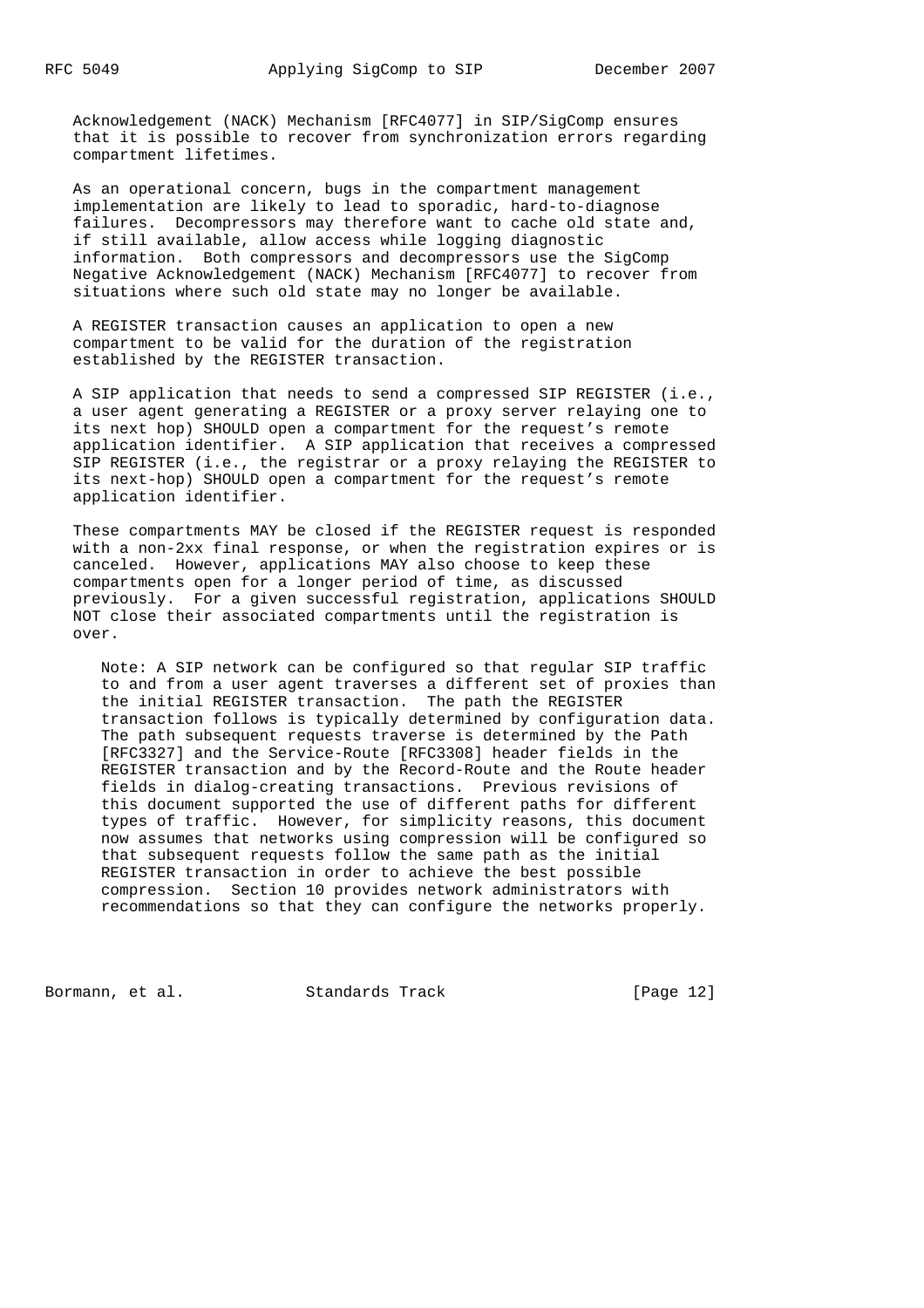If, following the rules above, a SIP application is supposed to open a compartment for a remote application identifier for which it already has a compartment (e.g., the SIP application registers towards a second registrar using the same edge proxy server as for its registration towards its first registrar), the SIP application MUST use the already existing compartment. That is, the SIP application MUST NOT open a new compartment.

# 9.4. Lack of a Compartment

 The use of stateless compression (i.e., compression without a compartment) is not typically worthwhile and may even result in message expansion. Therefore, if a SIP application does not have a compartment for a message it needs to send, it MAY choose not to compress it even in the presence of the 'comp=sigcomp' parameter. Section 5 describes how a SIP application can send compressed and uncompressed messages over the same TCP connection. Note that RFC 3486 [RFC3486] states the following:

 "If the next-hop URI contains the parameter comp=sigcomp, the client SHOULD compress the request using SigComp".

 Experience since RFC 3486 [RFC3486] was written has shown that stateless compression is, in most cases, not worthwhile. That is why it is not recommended to use it any longer.

## 10. Recommendations for Network Administrators

 Network administrators can configure their networks so that the compression efficiency achieved is increased. The following recommendations help network administrators perform their task.

 For a given user agent, the route sets for incoming requests (created by a Path header field) and for outgoing requests (created by a Service-Route header field) are typically the same. However, registrars can, if they wish, insert proxies in the latter route that do not appear in the former route and vice versa. It is RECOMMENDED that registrars are configured so that proxies performing SigComp compression appear in both routes.

 The routes described previously apply to requests sent outside a dialog. Requests inside a dialog follow a route constructed using Record-Route header fields. It is RECOMMENDED that the proxies performing SigComp that are in the route for requests outside a dialog are configured to place themselves (by inserting themselves in the Record-Route header fields) in the routes used for requests inside dialogs.

Bormann, et al. Standards Track [Page 13]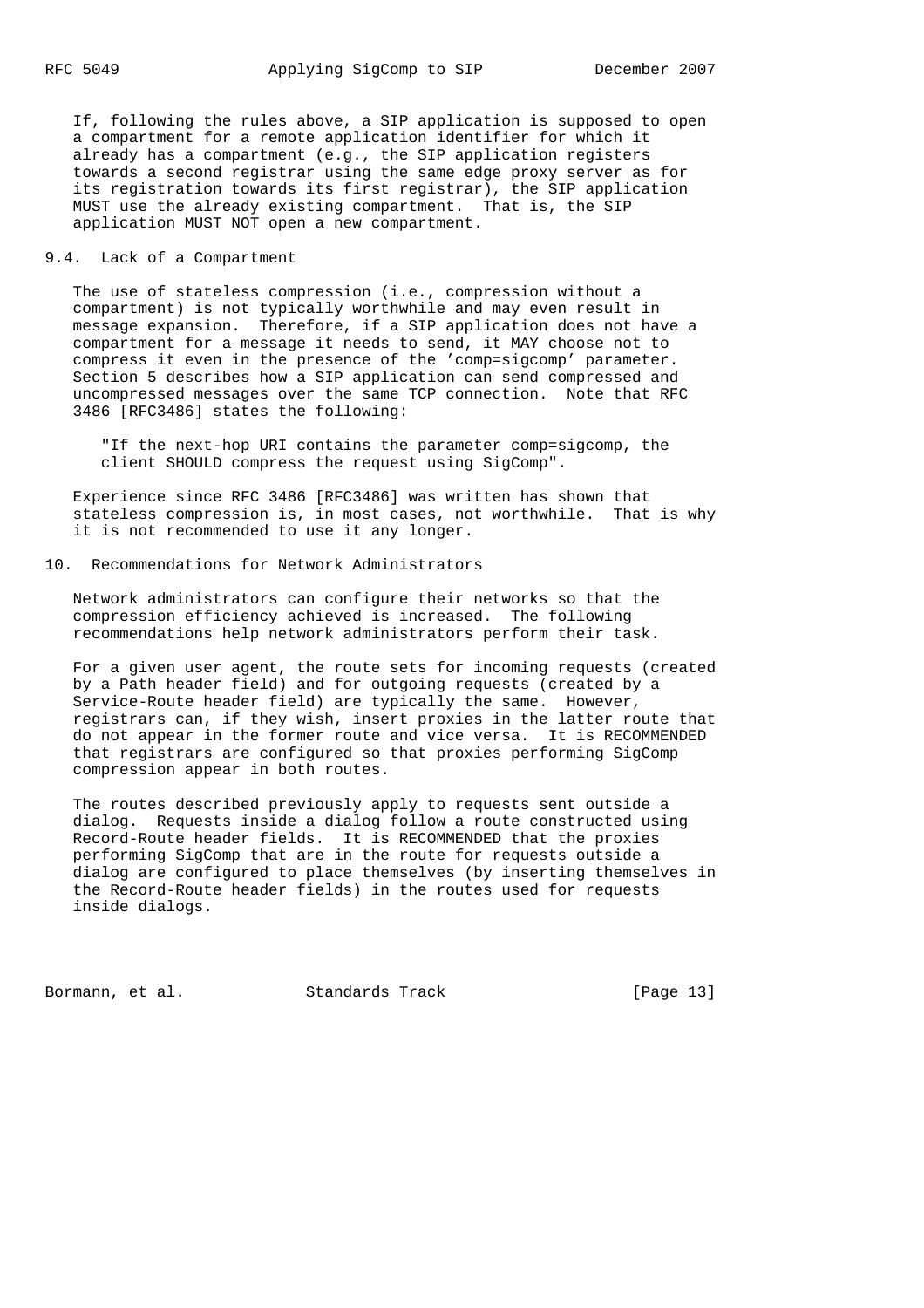When a user agent's registration expires, proxy servers performing compression may close their associated SIP/SigComp compartment. If the user agent is involved in a dialog that was established before the registration expired, subsequent requests within the dialog may not be compressed any longer. In order to avoid this situation, it is RECOMMENDED that user agents are registered as long as they are involved in a dialog.

# 11. Private Agreements

 SIP/SigComp implementations that are subject to private agreements MAY deviate from this specification, if the private agreements unambiguously specify so. Plausible candidates for such deviations include:

- o Minimum values (Section 4).
- o Use of continuous mode (Section 6).
- o Compartment definition (Section 9).

## 12. Backwards Compatibility

 SigComp has a number of parameters that can be configured per endpoint. This document specifies a profile for SigComp when used for SIP compression that further constrains the range that some of these parameters may take. Examples of this are Decompressor Memory Size, State Memory Size, and SigComp Version (support for NACK). Additionally, this document specifies how SIP/SigComp applications should perform compartment mapping.

 When this document was written, there were already a few existing SIP/SigComp deployments. The rules in this document have been designed to maximize interoperability with those legacy SIP/SigComp implementations. Nevertheless, implementers should be aware that legacy SIP/SigComp implementations may not conform to this specification. Examples of problems with legacy applications would be smaller DMS than mandated in this document, lack of NACK support, or a different compartment mapping.

13. Interactions with Transport Layer Security (TLS)

 Endpoints exchanging SIP traffic over a TLS [RFC4346] connection can use the compression provided by TLS. Two endpoints exchanging SIP/ SigComp traffic over a TLS connection that provides compression need to first compress the SIP messages using SigComp and then pass them to the TLS layer, which will compress them again. When receiving data, the processing order is reversed.

Bormann, et al. Standards Track [Page 14]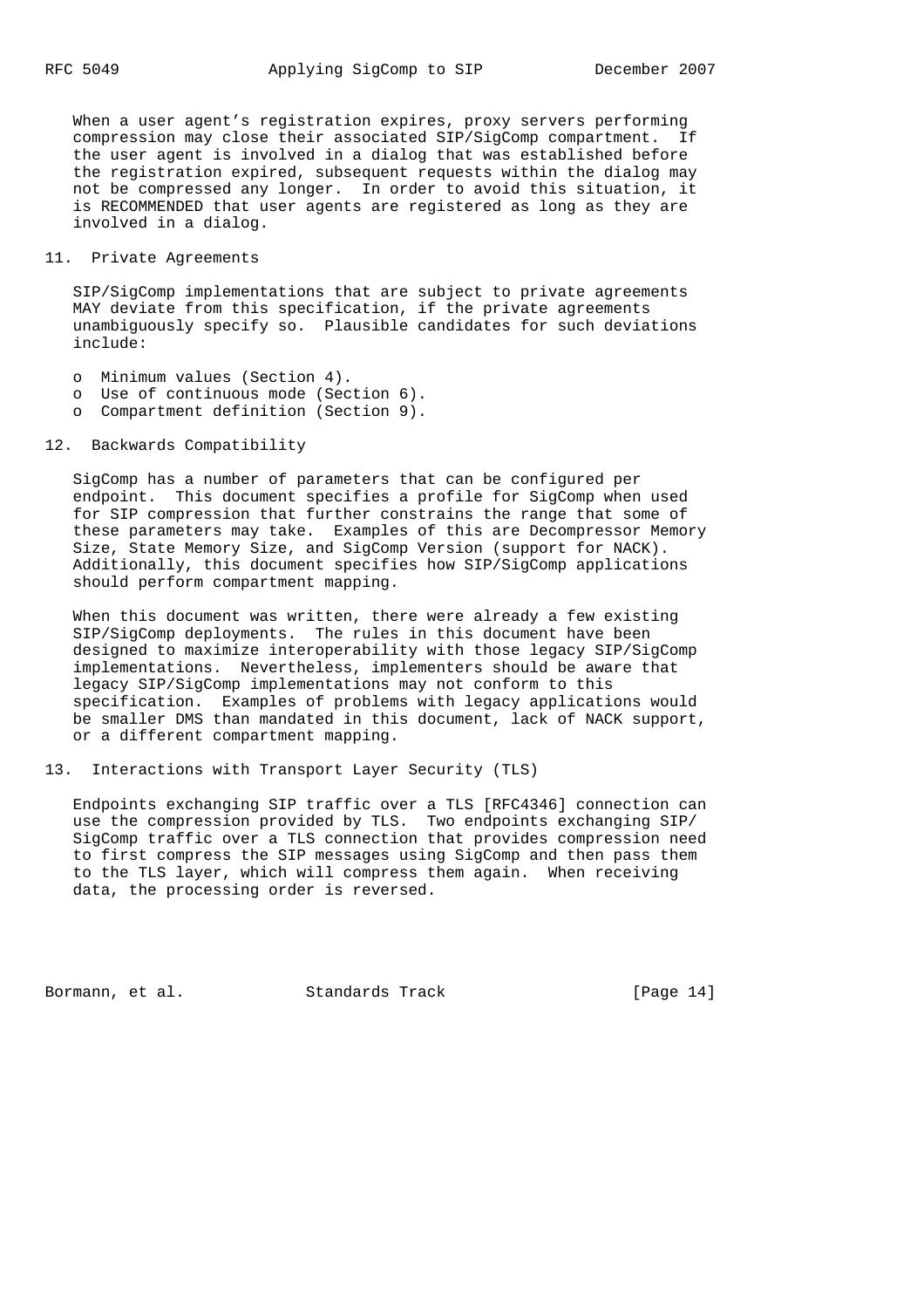However, compressing messages this way twice does not typically bring significant gains. Once a message is compressed using SigComp, TLS is not usually able to compress it further. Therefore, TLS will normally only be able to compress SigComp code sent between compressor and decompressor. Since the gain of having SigComp code compressed should be minimal in most cases, it is NOT RECOMMENDED to use TLS compression when SigComp compression is being used.

# 14. Example

 Figure 1 shows an example message flow where the user agent and the outbound proxy exchange compressed SIP traffic. Compressed messages are marked with a (c).

| User Agent Outbound Proxy Registrar  |  |                                 |  |  |
|--------------------------------------|--|---------------------------------|--|--|
| $(1)$ REGISTER $(c)$                 |  |                                 |  |  |
|                                      |  | (2) REGISTER                    |  |  |
|                                      |  | ----------------><br>(3) 200 OK |  |  |
| $(4)$ 200 OK $(c)$                   |  |                                 |  |  |
| <-------------<br>$(5)$ INVITE $(c)$ |  |                                 |  |  |
|                                      |  | $(6)$ INVITE                    |  |  |
|                                      |  | (7) 200 OK                      |  |  |
| $(8)$ 200 OK $(c)$                   |  |                                 |  |  |
| --------------<br>$(9)$ ACK $(c)$    |  |                                 |  |  |
|                                      |  | $(10)$ ACK                      |  |  |
| $(11)$ BYE $(c)$                     |  |                                 |  |  |
| ---------------->                    |  | $(12)$ BYE                      |  |  |
|                                      |  | (13) 200 OK                     |  |  |
| $(14)$ 200 OK $(c)$                  |  |                                 |  |  |
| <----------------                    |  |                                 |  |  |



Bormann, et al. Standards Track [Page 15]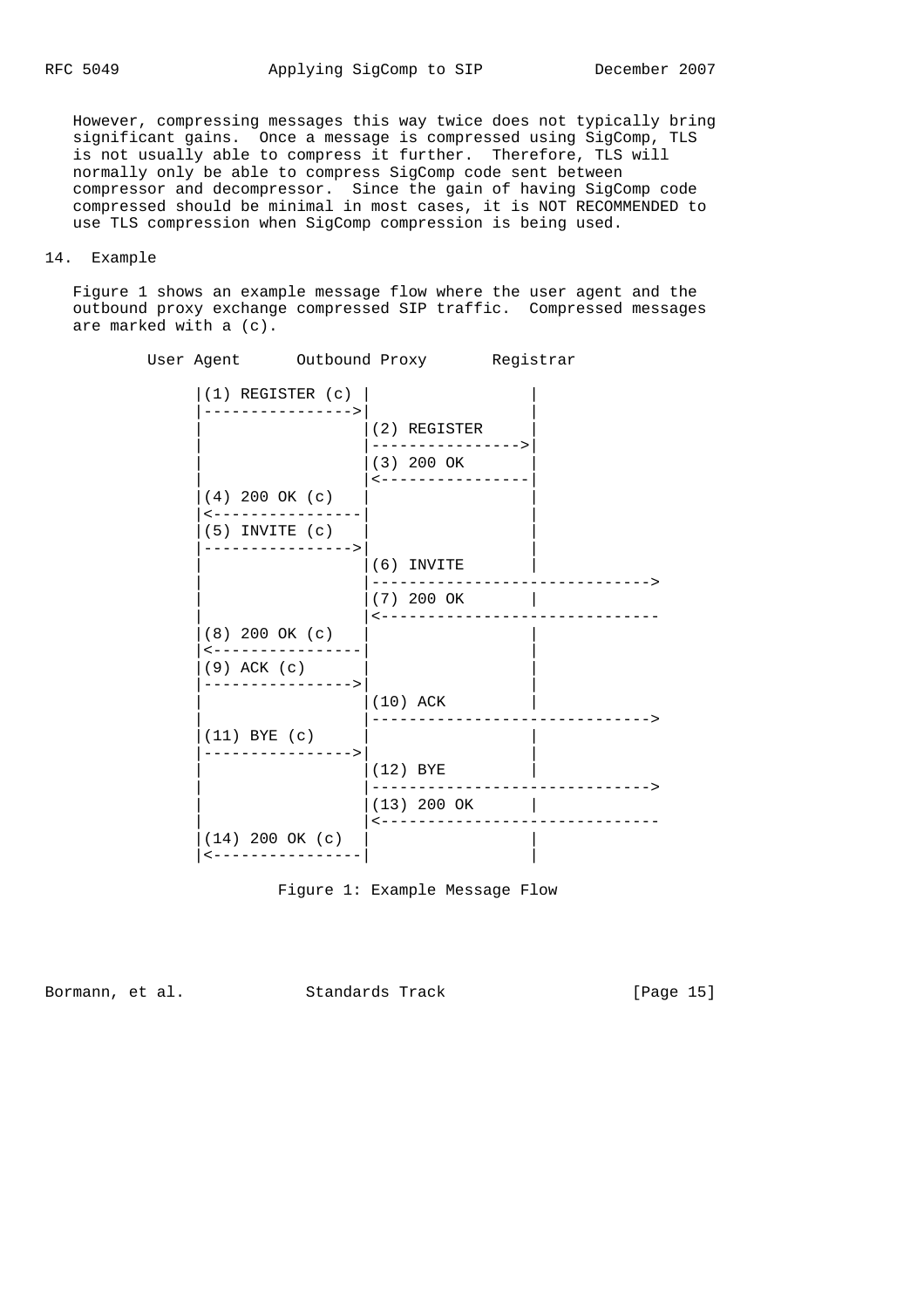The user agent in Figure 1 is initially configured (e.g., using the SIP configuration framework [CONFIG]) with the URI of its outbound proxy. That URI contains the outbound proxy's SIP/SigComp identifier, referred to as 'Outbound-id', in a 'sigcomp-id' parameter.

 When the user agent sends an initial REGISTER request (1) to the outbound proxy's URI, the user agent opens a new compartment for 'Outbound-id'. This compartment will be valid for the duration of the registration, at least.

 On receiving this REGISTER request (1), the outbound proxy opens a new compartment for the SIP/SigComp identifier that appears in the 'sigcomp-id' parameter of the top-most Via entry. This identifier, which is the user agent's SIP/SigComp identifier, is referred to as 'UA-id'. The compartment opened by the outbound proxy will be valid for the duration of the registration, at least. The outbound proxy adds a Path header field with its own URI, which contains the 'Outbound-id' SIP/SigComp identifier, to the REGISTER request and relays it to the registrar (2).

When the registrar receives the REGISTER request (2), it constructs the route future incoming requests (to the user agent) will follow using the Contact and the Path header fields. Future incoming requests will traverse the outbound proxy before reaching the user agent.

 The registrar also constructs the route future outgoing requests (from the user agent) will follow and places it in a Service-Route header field in a 200 (OK) response (3). Future outgoing requests will always traverse the outbound proxy. The registrar has ensured that the outbound proxy performing compression handles both incoming and outgoing requests.

When the outbound proxy receives a 200 (OK) response (3), it inspects the top-most Via entry. This entry's SIP/SigComp identifier 'UA-id' matches that of the compartment created before. Therefore, the outbound proxy uses that compartment to compress it and relay it to the user agent.

 On receiving the 200 (OK) response (4), the user agent stores the Service-Route header field in order to use it to send future outgoing requests. The Service-Route header field contains the outbound proxy's URI, which contains the 'Outbound-id' SIP/SigComp identifier.

 At a later point, the user agent needs to send an INVITE request (5). According to the Service-Route header field received previously, the user agent sends the INVITE request (5) to the outbound proxy's URI.

Bormann, et al. Standards Track [Page 16]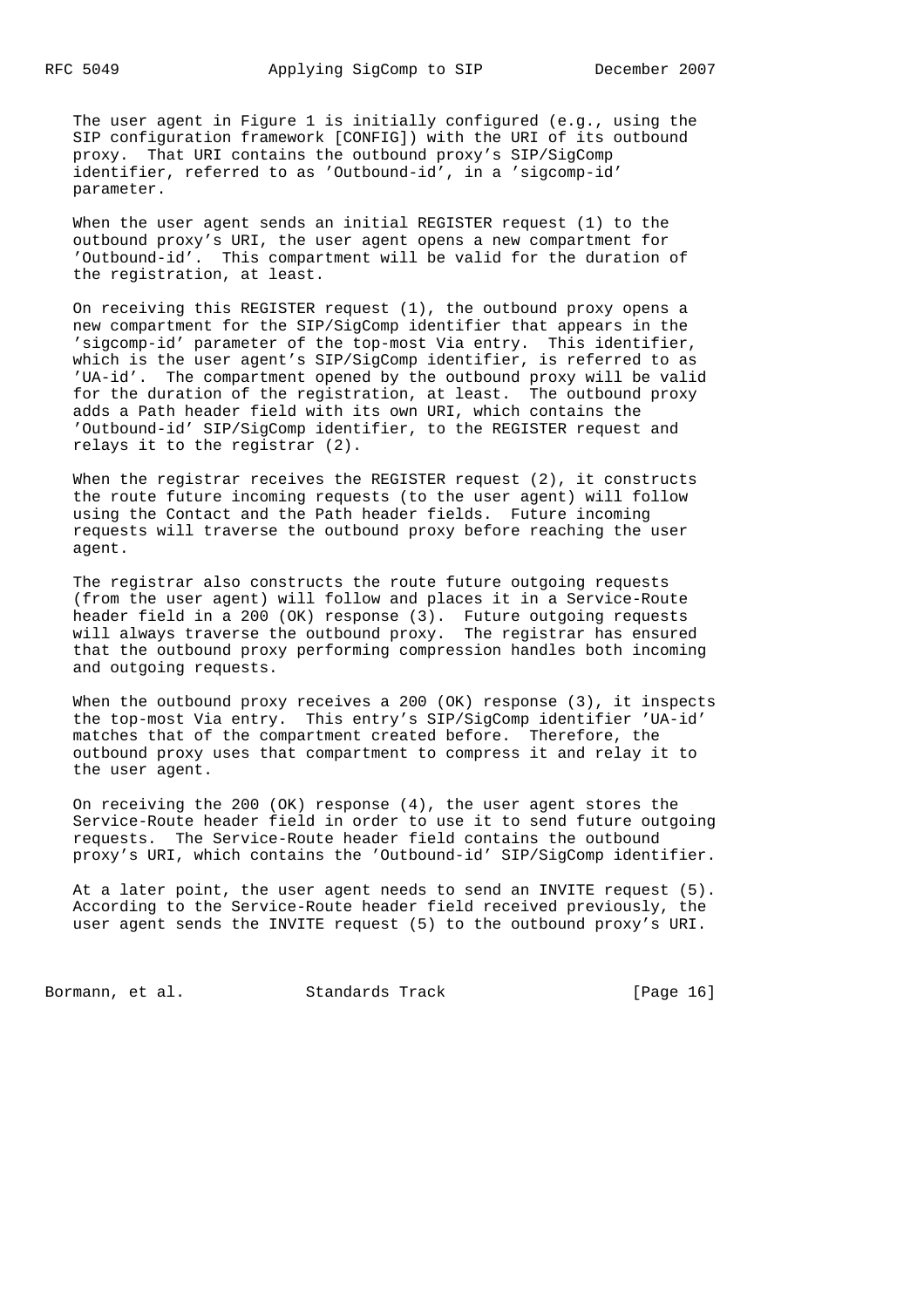Since this URI's SIP/SigComp identifier 'Outbound-id' matches that of the compartment created before, this compartment is used to compress the INVITE request.

 On receiving the INVITE request (5), the outbound proxy Record Routes and relays the INVITE request (6) forward. The outbound proxy Record Routes to ensure that all SIP messages related to this new dialog are routed through the outbound proxy.

 Finally, the dialog is terminated by a BYE transaction (11) that also traverses the outbound proxy.

#### 15. Security Considerations

 The same security considerations as described in [RFC3320] apply to this document. Note that keeping SigComp states longer than the duration of a SIP dialog should not pose new security risks because the state has been allowed to be created in the first place.

## 16. IANA Considerations

 The IANA has registered the 'sigcomp-id' Via header field parameter, which is defined in Section 9.1, under the Header Field Parameters and Parameter Values subregistry within the SIP Parameters registry:

| Header Field | Predefined<br>Values<br>Parameter Name |    |           |  |
|--------------|----------------------------------------|----|-----------|--|
|              |                                        |    | Reference |  |
| Via          | sigcomp-id                             | No | [RFC5049] |  |

 The IANA has registered the 'sigcomp-id' SIP URI parameter, which is defined in Section 9.1, under the SIP/SIPS URI Parameters subregistry within the SIP Parameters registry:

| Parameter Name | Predefined Values | Reference |
|----------------|-------------------|-----------|
|                |                   |           |
| sigcomp-id     | No.               | [RFC5049] |

#### 17. Acknowledgements

 The authors would like to thank the following people for their comments and suggestions: Jan Christoffersson, Joerg Ott, Mark West, Pekka Pessi, Robert Sugar, Jonathan Rosenberg, Robert Sparks, Juergen Schoenwaelder, and Tuukka Karvonen. Abigail Surtees and Adam Roach performed thorough reviews of this document.

Bormann, et al. Standards Track [Page 17]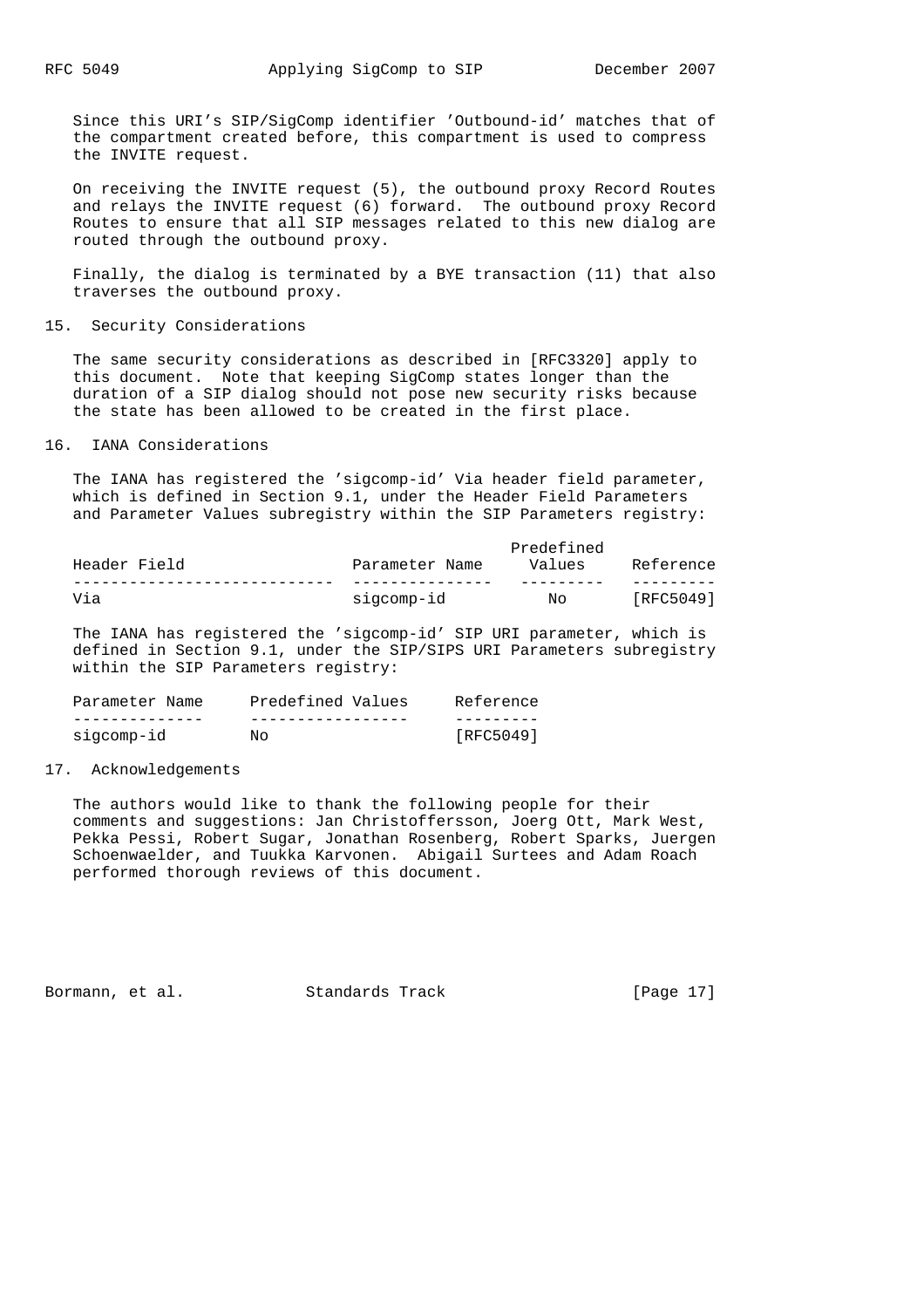# 18. References

- 18.1. Normative References
	- [RFC2119] Bradner, S., "Key words for use in RFCs to Indicate Requirement Levels", BCP 14, RFC 2119, March 1997.
	- [RFC2141] Moats, R., "URN Syntax", RFC 2141, May 1997.
	- [RFC3261] Rosenberg, J., Schulzrinne, H., Camarillo, G., Johnston, A., Peterson, J., Sparks, R., Handley, M., and E. Schooler, "SIP: Session Initiation Protocol", RFC 3261, June 2002.
	- [RFC3308] Calhoun, P., Luo, W., McPherson, D., and K. Peirce, "Layer Two Tunneling Protocol (L2TP) Differentiated Services Extension", RFC 3308, November 2002.
	- [RFC3320] Price, R., Bormann, C., Christoffersson, J., Hannu, H., Liu, Z., and J. Rosenberg, "Signaling Compression (SigComp)", RFC 3320, January 2003.
- [RFC3327] Willis, D. and B. Hoeneisen, "Session Initiation Protocol (SIP) Extension Header Field for Registering Non-Adjacent Contacts", RFC 3327, December 2002.
	- [RFC3485] Garcia-Martin, M., Bormann, C., Ott, J., Price, R., and A. Roach, "The Session Initiation Protocol (SIP) and Session Description Protocol (SDP) Static Dictionary for Signaling Compression (SigComp)", RFC 3485, February 2003.
	- [RFC3486] Camarillo, G., "Compressing the Session Initiation Protocol (SIP)", RFC 3486, February 2003.
	- [RFC4077] Roach, A., "A Negative Acknowledgement Mechanism for Signaling Compression", RFC 4077, May 2005.
	- [RFC4122] Leach, P., Mealling, M., and R. Salz, "A Universally Unique IDentifier (UUID) URN Namespace", RFC 4122, July 2005.
	- [RFC4234] Crocker, D., Ed., and P. Overell, "Augmented BNF for Syntax Specifications: ABNF", RFC 4234, October 2005.
- [RFC4346] Dierks, T. and E. Rescorla, "The Transport Layer Security (TLS) Protocol Version 1.1", RFC 4346, April 2006.

Bormann, et al. Standards Track [Page 18]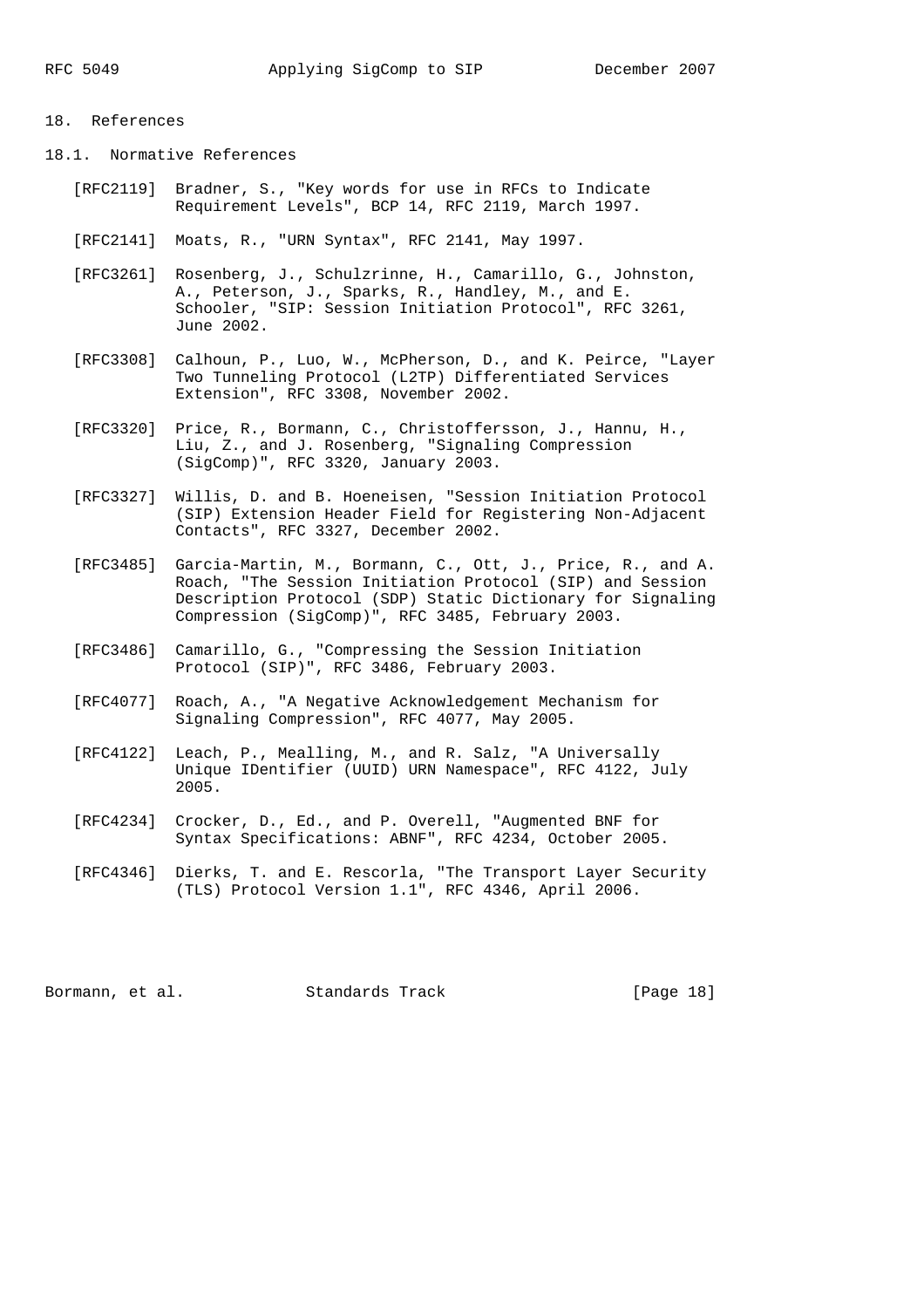- [RFC4896] Surtees, A., West, M., and A. Roach, "Signaling Compression (SigComp) Corrections and Clarifications", RFC 4896, June 2007.
- 18.2. Informative References
	- [CONFIG] Petrie, D. and S. Channabasappa, "A Framework for Session Initiation Protocol User Agent Profile Delivery", Work in Progress, June 2007.
	- [OUTBOUND] Jennings, C. and R. Mahy, "Managing Client Initiated Connections in the Session Initiation Protocol (SIP)", Work in Progress, March 2007.

Bormann, et al. Standards Track [Page 19]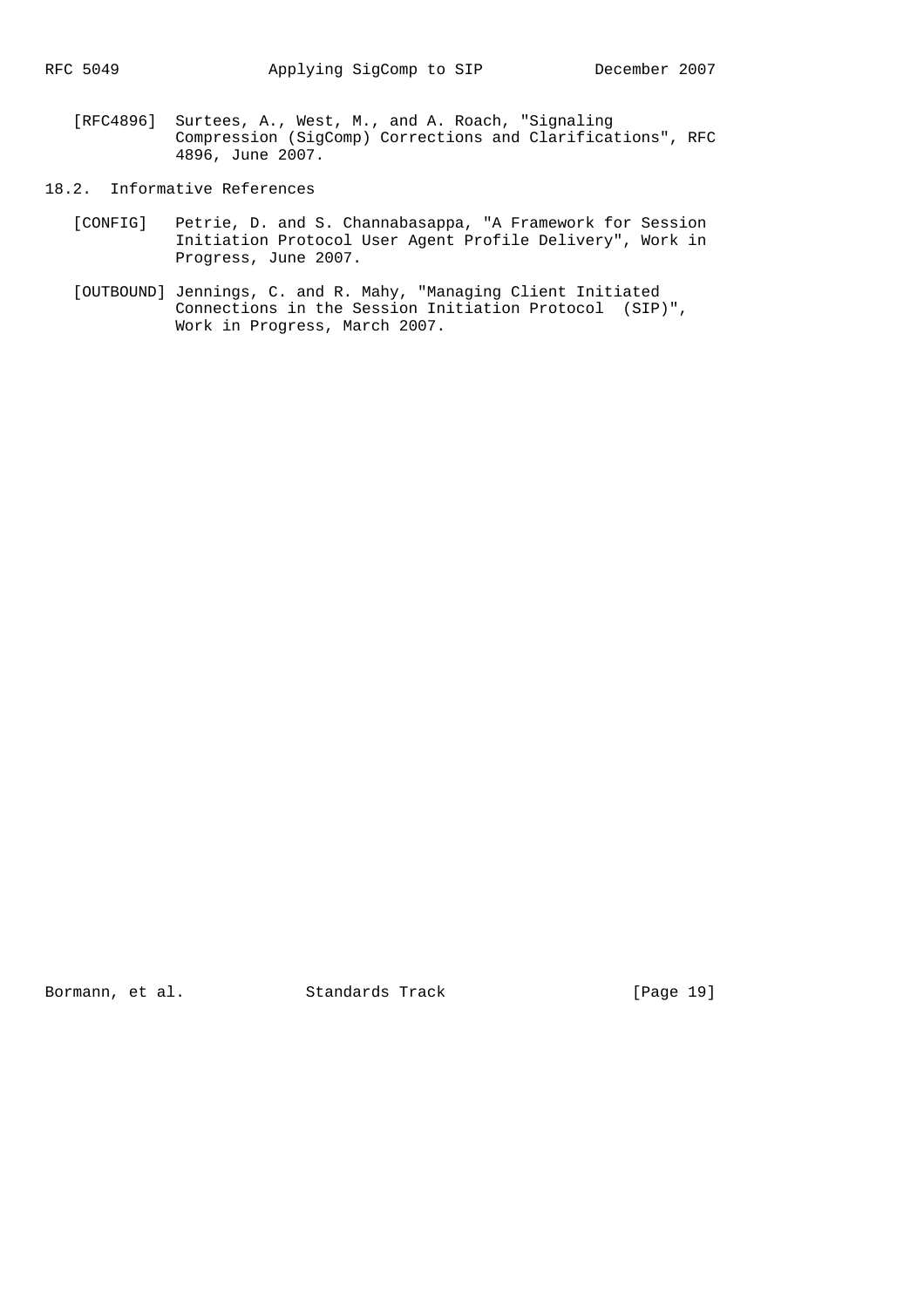Authors' Addresses Carsten Bormann Universitaet Bremen TZI Postfach 330440 Bremen D-28334 Germany Phone: +49 421 218 63921 Fax: +49 421 218 7000 EMail: cabo@tzi.org Zhigang Liu Nokia Research Center 955 Page Mill Road Palo Alto, CA 94304 USA Phone: +1 650 796 4578 EMail: zhigang.c.liu@nokia.com Richard Price EADS Defence and Security Systems Limited Meadows Road Queensway Meadows Newport, Gwent NP19 4SS Phone: +44 (0)1633 637874 EMail: richard.price@eads.com Gonzalo Camarillo (editor) Ericsson Hirsalantie 11 Jorvas 02420 Finland

EMail: Gonzalo.Camarillo@ericsson.com

Bormann, et al. Standards Track [Page 20]